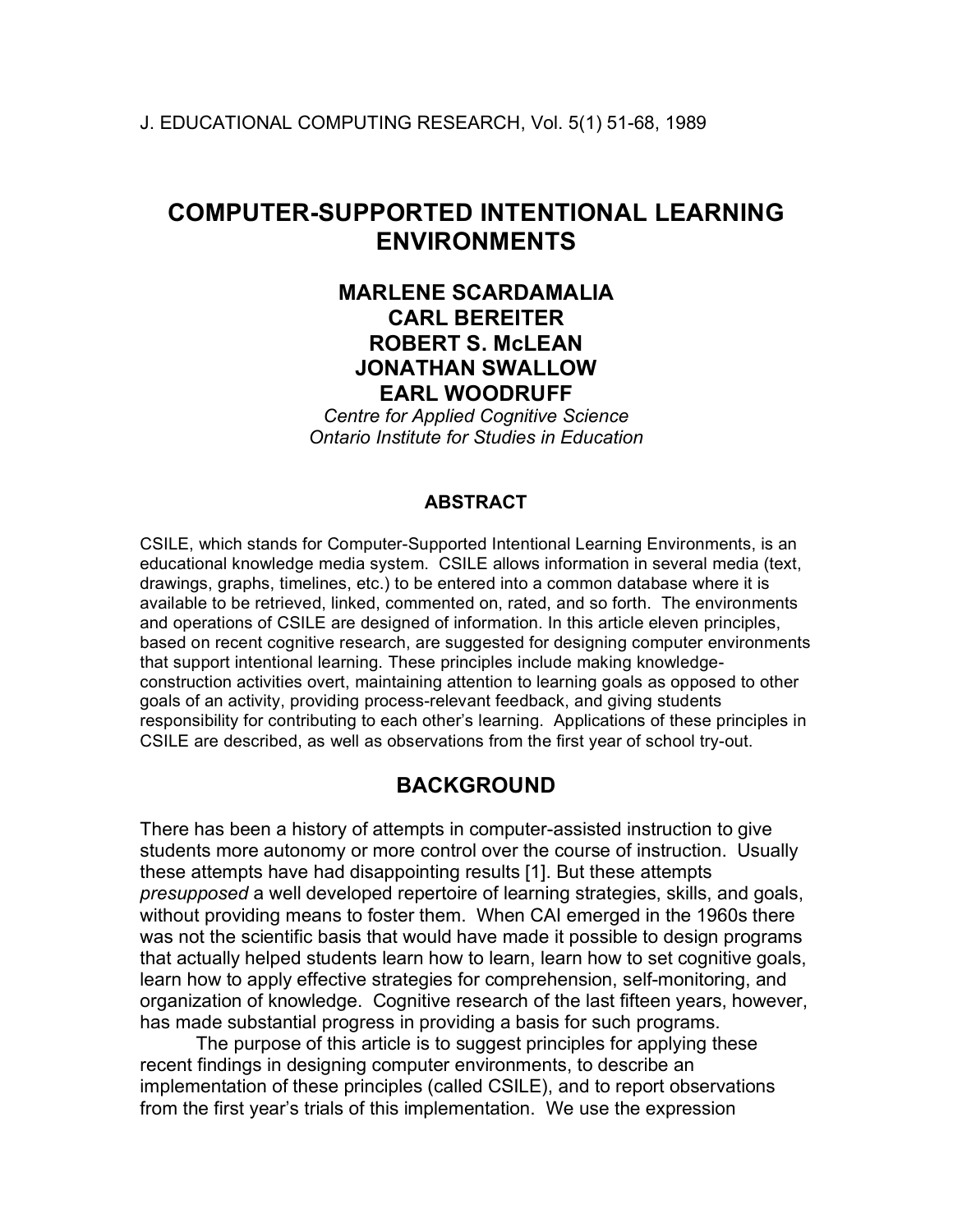*computer-supported intentional learning environments* to refer generically to environments that foster rather than presuppose the ability of students to exert intentional control over their own learning [2]. We use the acronym CSILE to refer to the particular computer-supported intentional learning environment currently under development in our laboratory.

CSILE supports intentional learning by providing a means for a group of students to build a collective database (knowledge-base) of their thoughts, in the form of pictures and written notes. CSILE stores the thoughts entered by each student and makes them available to everyone. Students use a color graphics editor to create their pictures. CSILE encourages students to organize these pictures to allow "zooming in" to a blow up of a section of a picture or "zooming out" to see a broader picture. Written notes can be labelled in a variety of ways. Students are asked to provide these labels in order to facilitate reflection and to allow the notes to reappear in multiple contexts. In addition, written notes can be placed on a timeline, or attached to a spot on a picture. The system is a form of hypermedia that allows notes entered as text, drawings, graphs and timelines to be retrieved, linked, commented on, rated, and so forth.

CSILE was initially developed for university and graduate level students. Results of trials with early versions showed that students were being encouraged to think more about how they process and reprocess thoughts on research literature and class projects. The first-year implementation of CSILE focused on two grade five-six classes. There were a total of sixty-four students using CSILE three or more times each week. CSILE is being made available on sixteen *networked* ICON microcomputers, eight in each classroom.

CSILE is being designed for eventual use at all grade levels and for all school curricula. It will also act as an umbrella over a variety of computer-based and conventional school activities, providing a second layer of problem solving and learning activity.

One of the objectives of the CSILE project is to develop specifications that are applicable to a wide range of educational software and that are concerned with increasing the ability of the software to support reflection, problem solving, and learning. One reason such specifications are needed is that there is a potential conflict between the principles that inform most software development and those that ought to guide development of educational software. In most software design it is presumed desirable to make the software as intelligent as possible and to demand as little intelligence as possible from the user. Educational applications on the other hand, should be aimed at developing the intelligence of the user. Educationally irrelevant burdens should be minimized, but not in ways that deprive students of occasions to develop the planning, monitoring, goal-setting, problem-solving and other higher-order abilities that are important objectives of education.

### **RESEARCH ON HIGHER-ORDER ABILITIES IN THINKING AND LEARNING**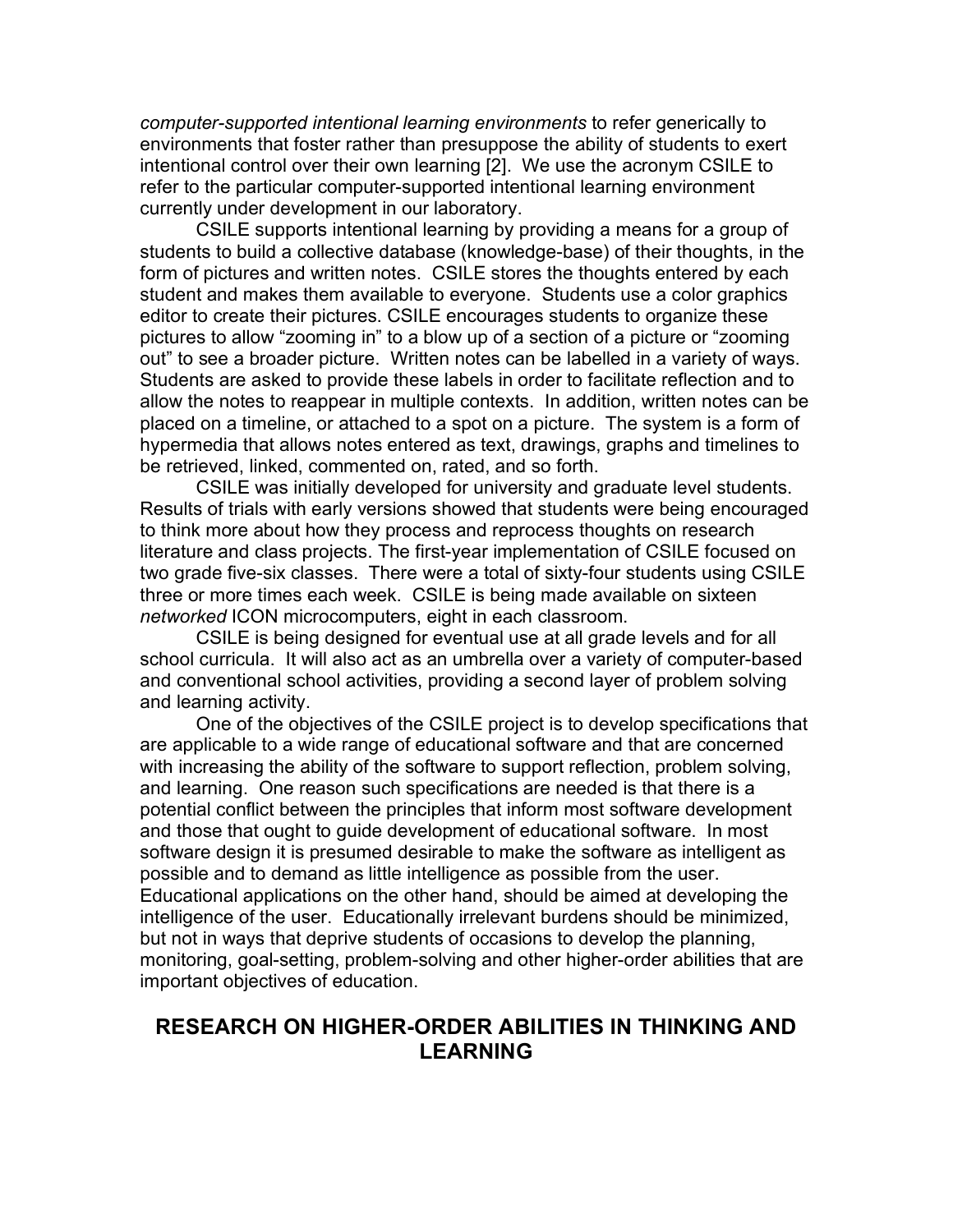Unlike earlier research, which was concerned with the *correlates* of academic performance [3] recent cognitively oriented research is concerned with what students actually *know* and *do* that makes them relatively successful or unsuccessful. (A book edited by Chipman, Sega., and Glaser [4] contains reports by many of the contributors to this rapidly growing body of research.) Successful learners are found to use a variety of cognitive strategies and selfmanagement procedures to pursue knowledge related goals, to relate new knowledge to old, to monitor their understanding, to infer unstated information, and to review, reorganize, and reconsider their knowledge. These active learning processes are what need to be supported by computer-supported intentional learning environments.

Of equal importance to the design of computer-supported intentional learning environments, however, is an understanding of the strategies that characterize more passive or immature learners. These characteristics include 1) the organization of mental activity around topics rather than goals, 2) a focus on surface features. 3) the use of straight ahead rather than recursive procedures, and 4) an additive rather than a transformational approach to learning. These characteristics have been identified in a variety of curricular areas, including mathematics [5, 6], science [7], reading [8-10], and writing [11]. There is also evidence that these passive learning characteristics are implicated in specific learning disabilities [12].

A very important finding related to these immature strategies is that they have great persistence. They tend to be at least partially successful in school situations, and so students tend to cling to them even though they are quite inadequate for real world learning needs [13]. However, there have been a number of successful experiments in teaching more active learning strategies [9, 14-16]. The successful teaching efforts generally include a combination of modeling and explanation of strategies, along with some form of support and encouragement of students' taking over greater responsibility for the learning process. It seems clear from these findings that in order for a computer system to provide maximal support for the development of higher-order abilities, it will have to encourage active rather than passive learning strategies and give students help in sustaining the more active approaches to learning.

The key question is how such support can be provided. At first thought it might seem that the key requirement is a highly intelligent tutoring system, capable of performing sophisticated diagnoses of students' learning strategies, providing sensitive coaching and instruction. Such a system, however, is not only unrealistic, given the state of the art; it may also be heading in the wrong direction [17-18]. For it is not the computer that should be doing the diagnosing, the goal-setting, and the planning, it is the student. The computer environment should not be providing the knowledge and intelligence to guide learning, it should be providing the facilitating structure and tools that enable students to make maximum use of their own intelligence and knowledge. That is the idea behind *procedural facilitation.*

Procedural facilitation [11, 19, 20] is an instructional approach that grew out of efforts to foster higher-order processes in written composition. It is a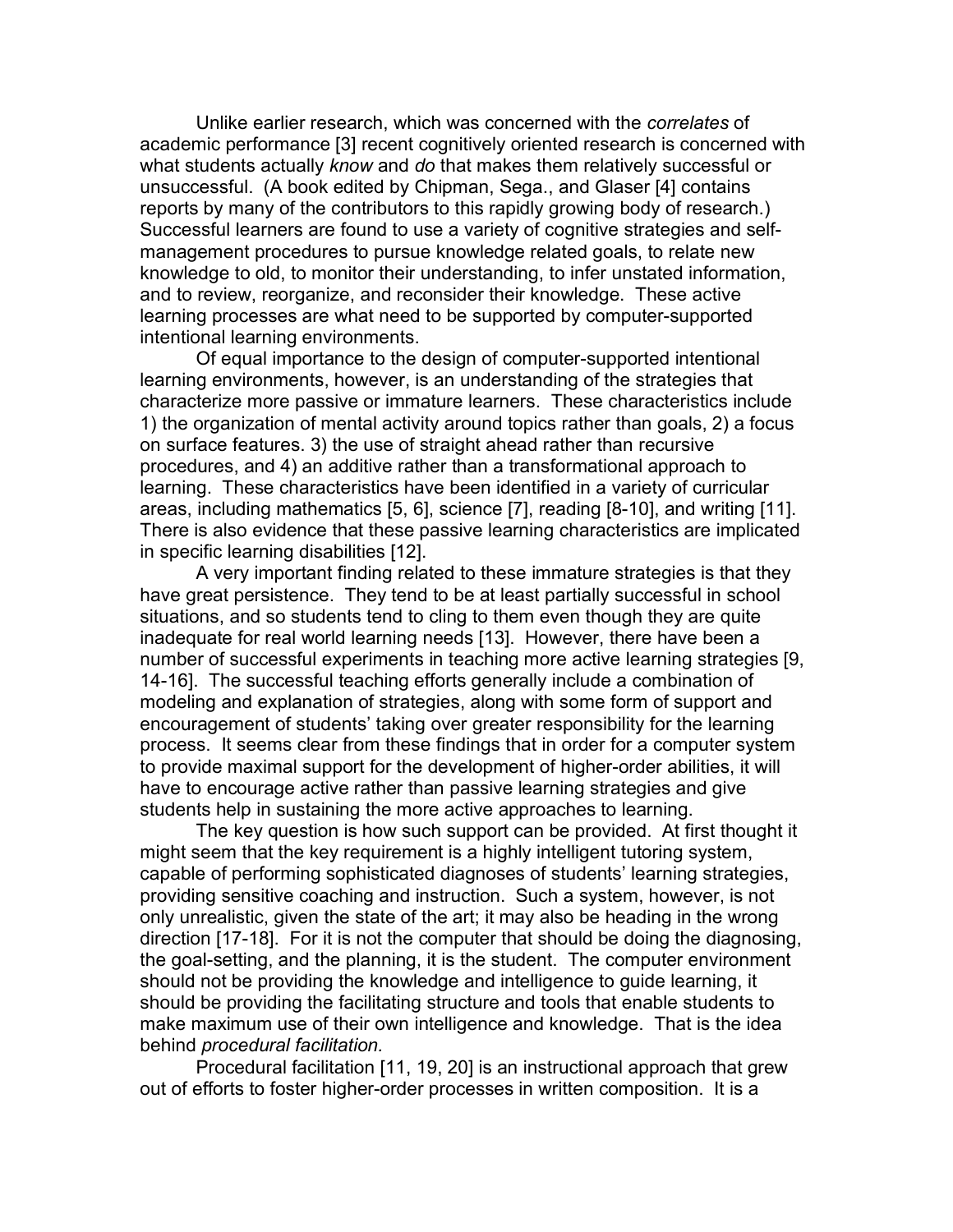theory based approach to providing learners with temporary supports while they are trying to adopt more complex strategies. These supports include turning normally covert processes into overt procedures; reducing potentially infinite sets of choices to limited, developmentally appropriate sets; providing aids to memory; and structuring procedures so as to make it easier to escape from habitual patterns. A cardinal principle is that these supports should be designed so that when they are withdrawn the learner is carrying out the mature process independently. Thus it is essential that design of procedural facilitations be based on adequate models of the mature process, and that it also be informed by models of the immature process.

As Brown and Palinscar have pointed out [21], procedural facilitation is akin to other kinds of support for learning, such as the support parents provide for young children in the initial stages of mastering conversational discourse. However, procedural facilitation has the distinctive advantage of being applicable to computer-mediated learning. Most other kinds of support for learning require mother/child interactions described by developmental linguists [22] require a degree of sensitivity far beyond that of the most intelligent of computer-based tutoring systems. In procedural facilitation, however, the intelligence is all in the learner. the supportive system need only be able to do the kinds of things that computer systems are already well equipped to do-presenting knowledgestructuring environments, presenting formats and reminders, storing and retrieving information, facilitating (through menus, for instance) the making of choices, and monitoring the sequence of events. Thus the development of procedural facilitation would appear to be crucial to making computer-supported intentional learning environments a possibility.

### **DESIGN PRINCIPLES FOR COMPUTER-SUPPORTED INTENTIONAL LEARNING ENVIRONMENTS**

The following specifications grow out of the background research, planning, and initial trials of CSILE. They should be regarded as provisional, to be revised and augmented as CSILE development and formative evaluation proceed. Each specification is presented first in terms applicable to a variety of educational software: then the particular application of the principle to the development of CSILE is described. This description includes examples of how the principle is being realized.

#### **Make Knowledge-Construction Activities Overt**

Most of what intentional learners do is hidden from view, consisting of goal setting, identifying and solving problems of understanding, connecting old and new knowledge, and so on. Wherever possible, these activities should be made overt and identifiable, so that students become aware of them and become better able to carry them out deliberately. Instead of only providing menus of topics and tasks, for instance, the computer might provide menus from which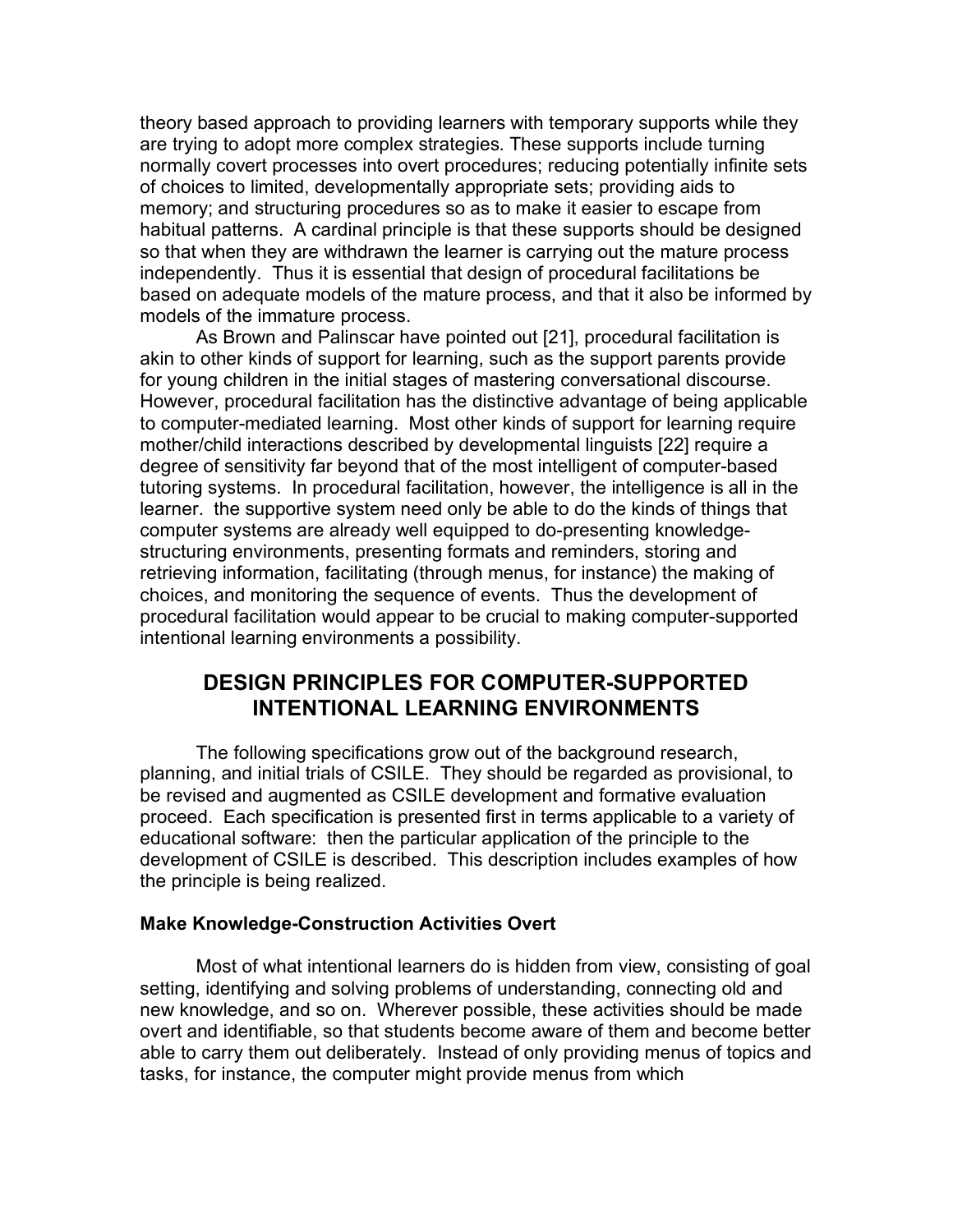I don't understand how bacteria can help us digest our food. They're too small to have a mouth.

In a lake, why doesn't the water just go through the sand and doesn't leak or anything?

Do germs in an African person resemble germs in an Antarctic person?

#### *New Learning*

Charles Darwin was born in 1809 in the town of Shrewsbury in England on the same day as Abraham Lincoln.

It's true that once in a blue moon the moon is really blue. The last time the moon was blue was 1950. Scientists believe that it was caused by a thicker coating of filtered dust that filtered out red light.

I have learned many things by reading this article....I would have thought that your eye movement was controlled by the brain. One of the convincing parts of the argument is when the eye is patched, the brain would not know the eye position was changed but the eye did respond and that meant that the muscle sent messages to the brain

students select the kind of mental activity they intend to engage in. as much as possible, these overt mental activities should have consequences within the functioning of the software so that they are not merely additional burdens placed on the user. For instance, choice of a goal could determine which of several specific choice menus is presented; discoveries or hypotheses could go into a file that plays a role in other users' progress through the same game or microworld.

*CSILE application* - Student-designed icons representing thinking types are used as one way of identifying notes for subsequent retrieval by self and others. Notes often clearly reflect the student's selection of thinking type. Examples of notes labelled via the student designed "confusion" and "new learning" icons (to identify ideas they find confusing or novel, respectively) are presented in Table 1. In some cases patterns can be seen where students begin with some new learning, generate questions, and then produce plans for the investigation of those questions.

#### **Maintain Attention to Cognitive Goals**

Students should be called on to state their goals, to anticipate what they will learn and what they will do en route to attaining their goal, and possibly to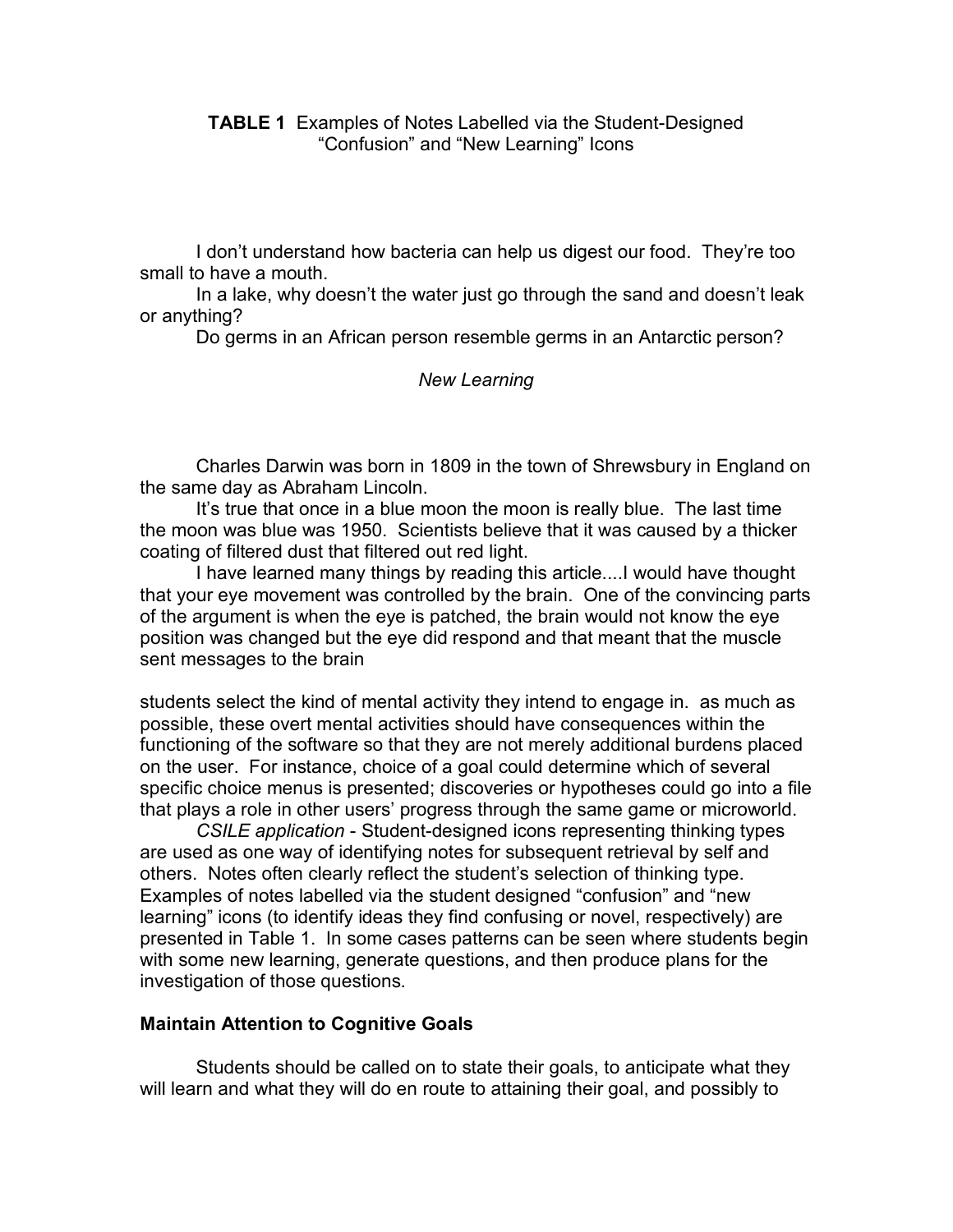specify a time at which they think they will have reached their goal. As much as possible these should be *cognitive* goals (learning, finding out, etc.) rather than *task* goals (such as scoring a certain number of points, finding the treasure, etc.). A course project by R. Lloyd compared an expert and student driver using a driving simulator. The expert focused on goals relevant to real world driving (e.g., obtaining information, anticipating problems, informing other motorists of one's intentions) whereas the novice explicitly treated the simulation as an arcade game and focused on game-related goals. Well-designed educational software should encourage the type of goal orientation shown by the expert rather than that shown by the novice.

*CSILE application* - Planning is one of the thinking types selected with the help of student designed icons. It will be supported by prompts to indicate cognitive goals, plans for pursuing them, and target dates. For example, the following was entered by one child.

#### *Goal: To Use the Timeline by February 19*

- 1. Find out when World War 2 started and ended
- 2. Find out about 1920s.
- 3. Find out the date that William the Conqueror conquered England: may be look under "The Tower of London."

Students have begun to use the timeline facility to schedule deadlines for following up on questions they've chosen to investigate. However, novice abilities become evident when plans are not further addressed. In an attempt to resolve this problem, we are planning to implement a calendar function that will provide an overview of learning goals previously established by the student and check for progress on goals scheduled for the current log-in date.

#### **Treat Knowledge Lacks in a Positive Way**

Typical school activities provide opportunities to display knowledge, but knowledge lacks usually emerge as forms of failure. Yet knowing what one does not know is a vital kind of metaknowledge, without which intentional learning is severely limited. Wherever possible, educational software should provide means for students to identify what they don't know or need to find out or are curious about. Wherever possible the accurate identification of knowledge lacks should have positive consequences within the functioning of the program, resulting in enhanced possibilities for achieving the goals that are motivating use of the program in the first place. Identified knowledge lacks can also serve as valuable material for analysis, both within computer-assisted activities and in related classroom discussion.

*CSILE application* - Raising questions reflecting interests or curiosity about material they are studying is one of the main things students do in CSILE notes. Class activities, procedural facilitations, and feedback provisions within CSILE are used to encourage serious question formulation and to help students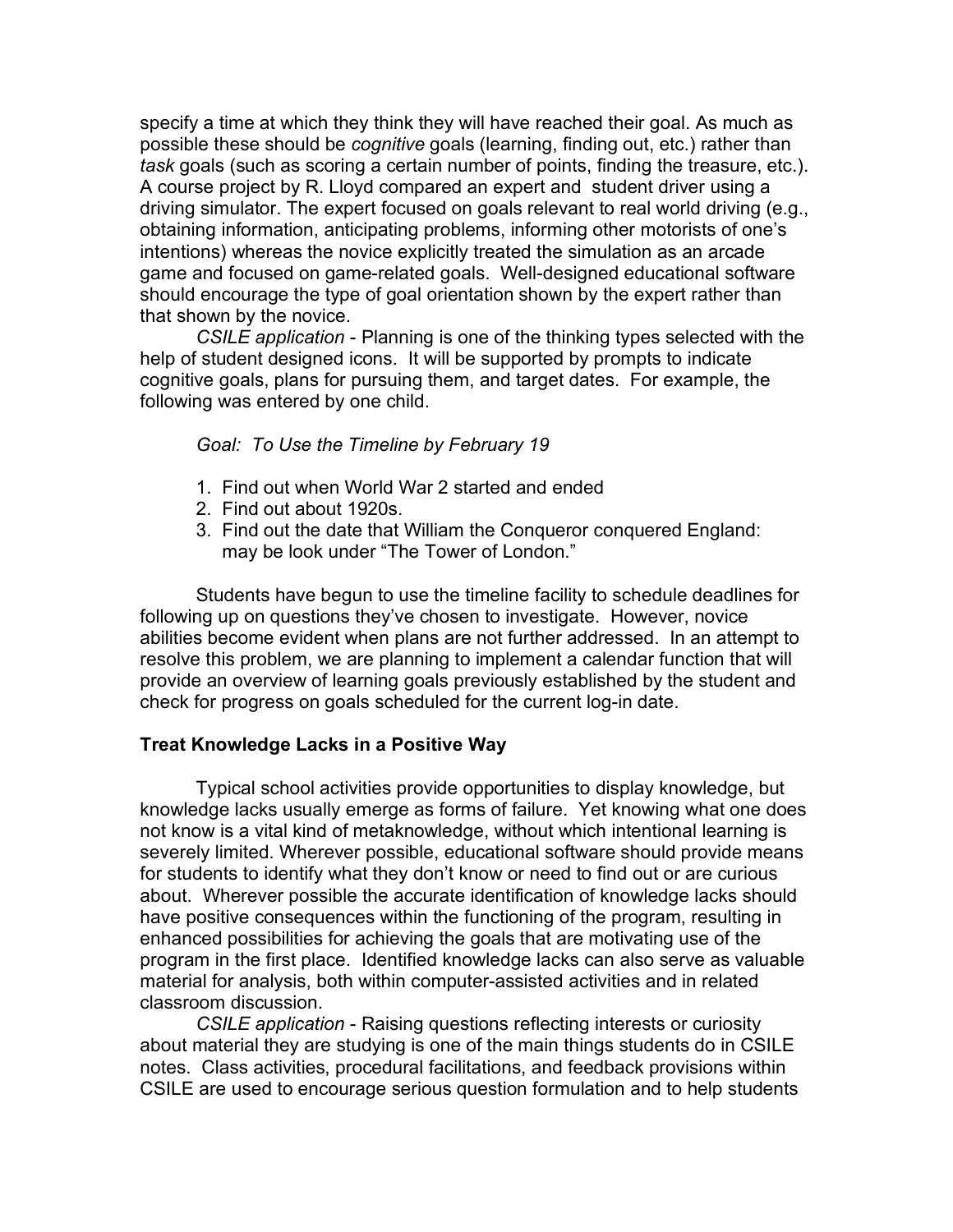upgrade the quality of their questions. Already students have demonstrated their willingness and ability to express what they are curious about, as indicated by the brief sampling of their notes in Table 1. However, some students may still be unwilling to share their uncertainty with others, and they either store their notes anonymously, or they choose not to let CSILE pass their notes on to others. Related research is seeking to identify ways in which students can pursue matters of interest through peer interactions that engage all students.

#### **Provide Process-Relevant Feedback**

Although there is much talk at present about focusing on processes rather than products in education, this is often difficult to do with educational software, just as it is in ordinary classroom conditions. Intelligent tutoring systems aim to provide such feedback. A possibly more fruitful educational approach, however, is to design partner or team activities in which one member has the job of monitoring processes and is provided with computer support for doing so-in the form of cues, menus, recording formats, etc. side-by-side computers running parallel programs provide one way to do this: simultaneously active windows provide another.

*CSILE application -* In its present implementation CSILE provides processrelevant feedback only indirectly: Teachers can obtain reports of the number and kinds of notes produced by each student, including the thinking types chosen, and teachers can then provide feedback to students as they see fit. In

> **Table 2.** Correspondence between Children's Self-Reports and Independent Assessments of Level of Mental Effort

| <b>Self Reports</b>                                                                                                                                                      | <b>Level of Mental</b><br>Effort |
|--------------------------------------------------------------------------------------------------------------------------------------------------------------------------|----------------------------------|
| "They all said the same things in different ways. I didn't<br>learn anything new."                                                                                       | 1                                |
| "I just do not have enough time so I copied some other<br>notes into my files."                                                                                          | 2                                |
| "I didn't get any new ideas but I felt my ideas were on<br>the right track as the other notes confirmed and<br>supported my ideas."                                      | 3.5                              |
| "I included these notes because the authors seemed to<br>more clearly express the role of the palisade endings<br>in describing how muscles send messages to the brain." | 3.5                              |

*Notes:* Mental effort ratings are on a scale of 1 to 5.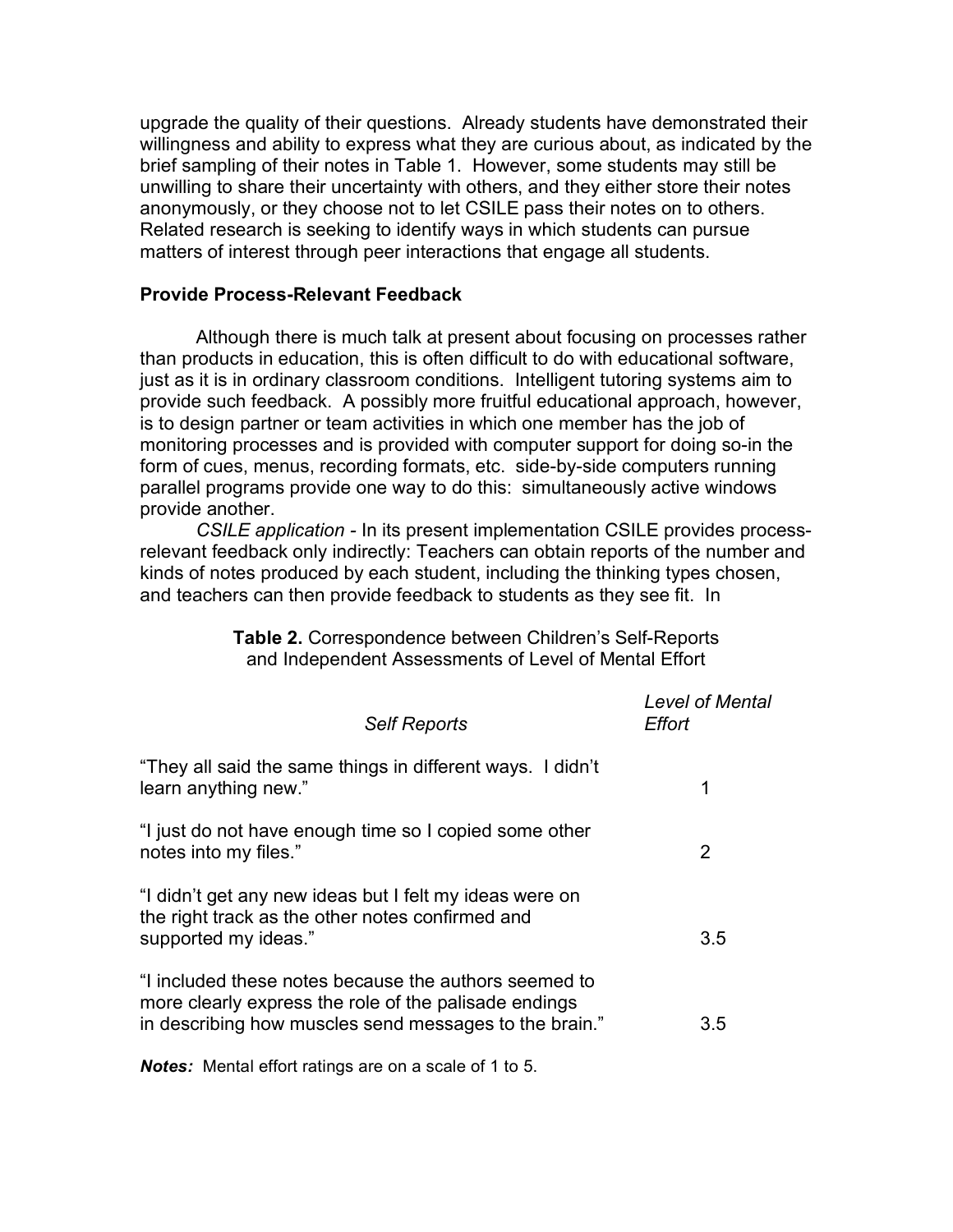future versions, however, students will be able to obtain reports directly. In addition, there will be provision for a variety of self-ratings and ratings by others (on how much effort they think went into a note, on how helpful they found it, and so on), and the system will be able to summarize these data for the user. Students' self-ratings have demonstrated surprising insight. Table 2 presents students' justifications for ratings of the amount of mental effort they exerted during a classroom exercise that required them to review peer notes and construct a summary.

Independent assessments suggest that student self assessments conform to assessments by readers who had not seen the student's own rating. Supportive contexts for self-evaluation will, we believe, allow us to create increasingly effective conditions for process-relevant feedback. Another route for process-relevant feedback currently being investigated supports partnership activities using a parallel program. A split screen is used to provide a limited set of CSILE facilities for a student to create notes, while at the same time providing support to a second student who is giving feedback and support to the first student. The supporting students provide feedback about the clarity, consistency and completeness of their partners' verbalizations. In addition, the supporting students help to focus their partners' thinking efforts toward the examination of relevant prior knowledge.

#### **Encourage Learning Strategies other than Rehearsal**

Less successful students tend to rely on rehearsal and memorization strategies, whereas more successful ones supplement these with strategies aimed at understanding [13]. Drill-and-practice approaches in educational software naturally

> **Figure 1.** Predictions of grade six students regarding passage of messages between eye and brain.

emphasize rehearsal. These should be supplemented with approaches that emphasize comprehension strategies. This does not mean just asking comprehension questions. There are other approaches that use machineinterpretable data that elicit even more active use of comprehension strategies. Examples are arrangement tasks (arranging the sentences in a scrambled text, lines of program code, steps in a proof, etc.) and cloze procedures using paraphrases rather than copies of material students have previously studied.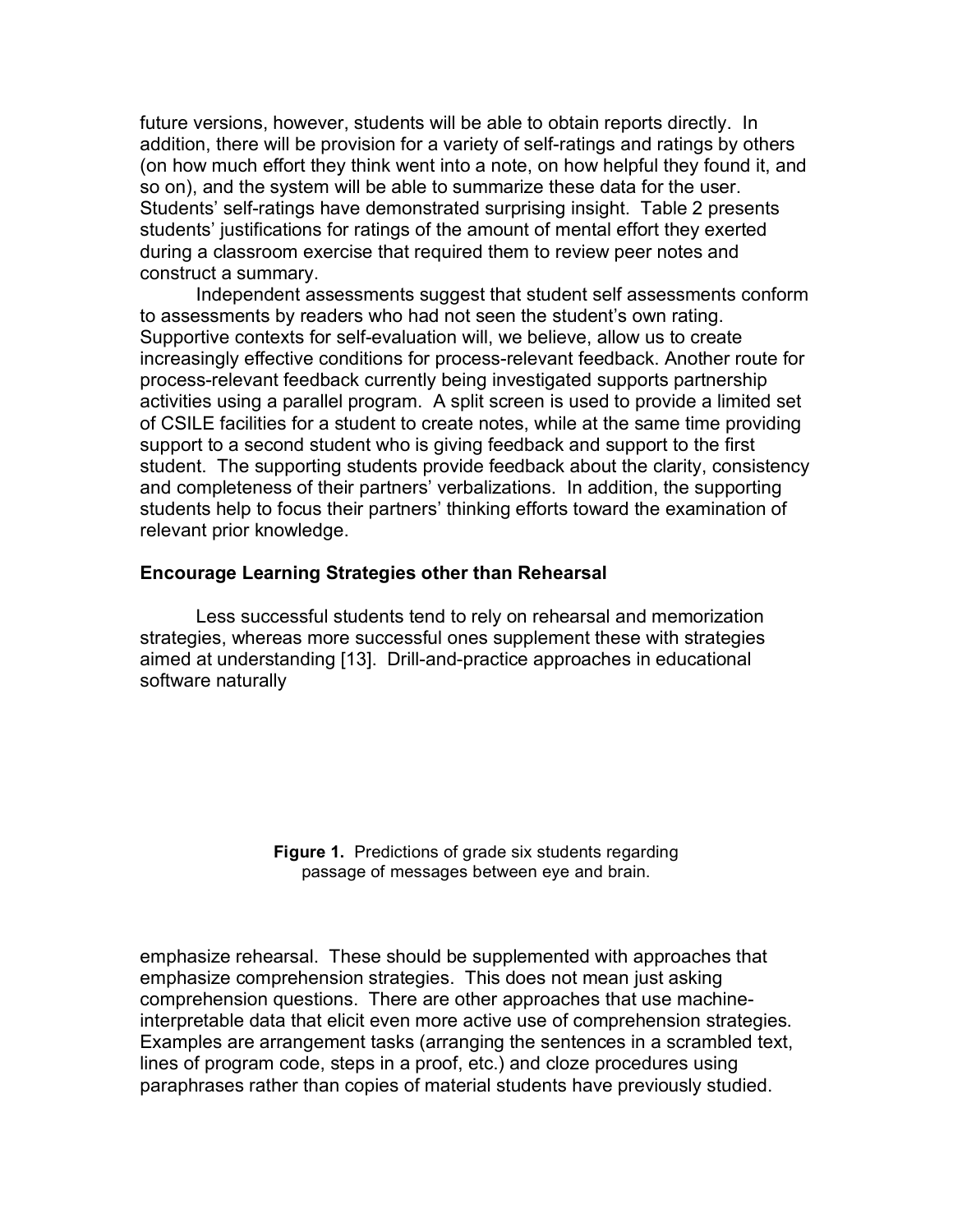*CSILE application* - CSILE emphasizes understanding related strategies by calling on students to identify and deal with confusions, problems, insights, and critical judgments of information. Thus, for example, we see students reviewing notes that they find in the database and compiling them under a heading such as "Questions that I must answer." We also see use of prediction. Figure 1 shows three notes and accompanying illustrations that represent different students' hypotheses about the passage of messages between eyes and brain. The issue of how messages travel arose in the course of grade five to six students' reading a difficult text about feedback from eye muscles to brain. They posed questions that peers tried to answer, and this prediction making activity was supported by the interactive environments and diagramming facilities of the system. On the other hand, rehearsal will not be neglected. Planned enhancements of the system enable students to schedule and create self-tests and reviews and to cooperate in testing one another.

#### **Encourage Multiple passes through Information**

In contrast to experts, naive students show a strong tendency not to go back over information. this is shown in their reluctance to revise compositions and to check work in mathematics. Deeper experimental analyses have shown naive reading and writing to be characterized by single-pass strategies, in contrast to the recursive strategies of experts. Because computers make it easy to retain and recall information, educational software has the potential to help students develop multiple-pass strategies. Whether the software involves tames, microworlds, subject matter learning, or tool use, ways should be sought to make it worthwhile for students to call back information they have dealt with previously and to reconsider it or to use it in a different context.

*CSILE application -* CSILE provides a variety of occasions for multiple passes through information. Through database searches using different search criteria, the same note may appear in different contexts and in different knowledge structuring environments (for example, it might appear on a timeline or on one or more charts). Scratchpad, note editing, and copying functions encourage students to reprocess previously recorded information. Experience to data suggests, however, that if students are to reprocess information to any great extent, school assignments have to be structured in such a way as to encourage it. A particularly powerful use of CSILE occurs when teachers assign a series of activities that require students to call us information from sources they have used before and employ it in increasingly sophisticated ways. for instance, at one point students record new things they have learned from a unit of study. At another point they must summarize the most important ideas of the unit, which involves them in reviewing other students' notes on new learning. At a still later point they must formulate questions for further study, which involves them in going back over the previously produced notes and summaries to look for gaps, unanswered questions, and ideas worth pursuing. Student comments reported in Table 2 show students' self-ratings during one such series of activities.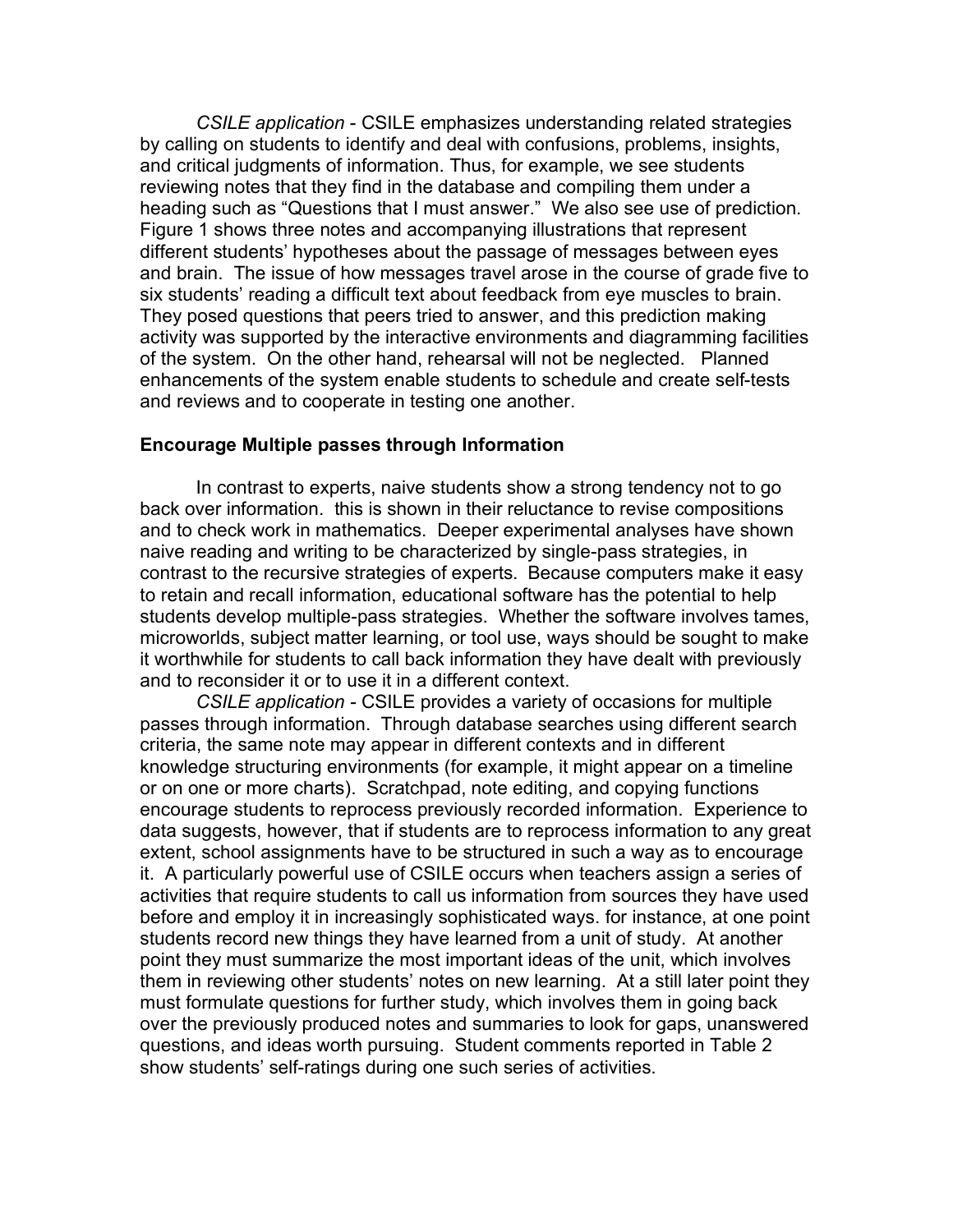#### **Support Varied Ways for Students to Organize their Knowledge**

This principle is stated in very general terms, because its application will vary greatly depending on the nature of the educational software. The general idea is that the easiest way to organize data via computer is in the form of hierarchical lists (as is done with directories and subdirectories, for instance). Thus it is natural, whenever students are required to deal with data in an organized fashion, to present it and have them store it categorically. This method of convenience is sometimes rationalized on the grounds that it teaches "categorization skills" or something of that sort. The trouble is that for children of age eight or beyond categorization is already their natural way of organizing knowledge and what they need most is help in growing beyond that limited structure. Immature learners, for instance, tend to store knowledge as discrete details organized under topical headings and therefore fail to grasp arguments, lines of thought, or major themes [10]. there are many alternative ways of structuring knowledge, such as timelines, graphs, maps, narrative sequences, story grammar structures [23], concept nets [24], and causal chains. The suggested principle, therefore, is that whenever software developers are about to involve students in working with a hierarchical list structure they stop and give thought to the possibility of using some other way of organizing information.

*CSILE application -* One of he most distinctive features of CSILE is the provision of different ways of representing knowledge, all of which are accessible in the same database. Currently implemented alternatives include maps and other diagrams that are hierarchically embedded so that students can zoom in or out to different levels of detail and attach notes at any level, and provision for freely constructed pictorial as well as written notes, and a timeline to which students can attach notes. For example, students used the "zoom-in" feature of charts to illustrate what they saw as they dissected a frog (see Figure 2). Their notes were attached to and organized by these charts, so that, for instance, a note about the frog's heart was accessible by taking the cursor to the letter over the diagram of the heart and pressing the action key.

> **Figure 2.** A grade six student's use of CSILE's zoom-feature to illustrate (I) "External features," (II) "veins/arteries," and (III) "organs" as she saw them while dissecting a frog.

**Encourage Maximum Use and Examination of Existing Knowledge**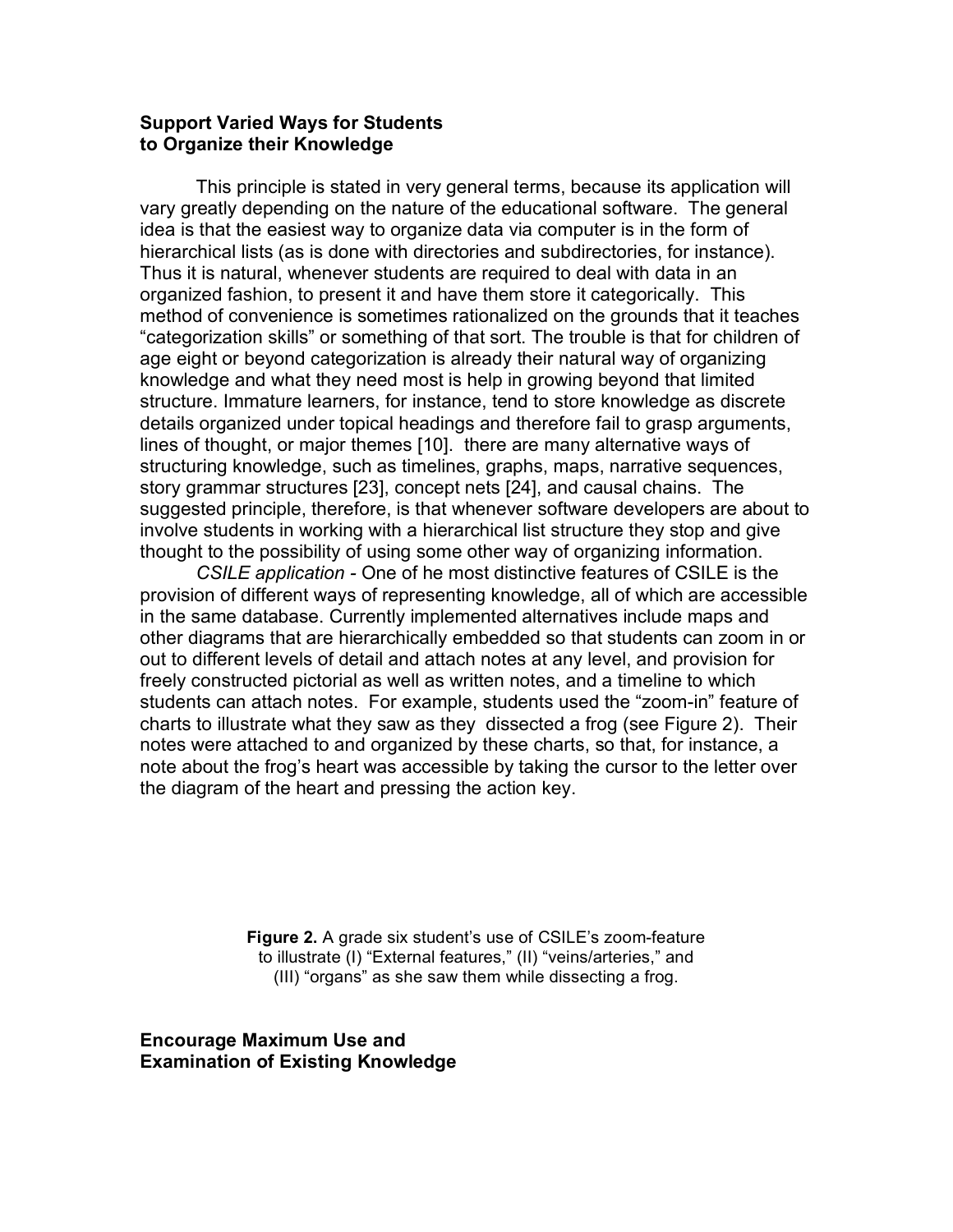A serious shortcoming of most educational software is that the software itself has access to a very limited body of knowledge (e.g., rules of the game, results of arithmetic operations, answers to stored questions) and the student must work within the confines of that limited knowledge base. Real world tasks, on the other hand, tend to be wide open in the kinds of knowledge that may be drawn on in handling the task. Educational software that draws on large databases is one answer, of course. A less costly alternative is to use the computer to support more open-ended tasks, in which students may draw on knowledge from a variety of sources (including their own world knowledge), and where feedback is not provided by the computer but by the teacher or other students.

*CSILE application -* CSILE pursues the less costly alternative, but in a way that has many of the advantages of large knowledge-based systems. CSILE does work with a large knowledge base, but the knowledge base is constructed by the students. The students are not only responsible for putting knowledge into the system, they are also responsible for evaluating it, interrelating it, labelling and sorting it, and performing periodic reorganizations and house cleanings to enhance the quality of the community knowledge base. Thus the students get experience in many aspects of working with large knowledge bases. In later versions of CSILE, prepackaged databases and video technology will be incorporated.

#### **Provide Opportunities for Reflectivity and Individual Learning Styles**

One of the oft cited advantages of computers in the classroom is that they provide an alternative route to learning, which may be especially valuable for students whose personal learning styles are not suited to the pace and publicness and classroom learning. In order to support reflective thinking, however, educational software must do more than permit private, self-paced learning. The program must provide students time, opportunity, and peace in which to think about what they are doing and why. This means the program should not be so busy "motivating" the learner that it keeps up a bombardment of stimulation, and it should not be so structured that it is always controlling what the student thinks about.

*CSILE application -* CSILE is not so much an alternative to classroom learning as it is an environment for quiet, reflective thinking that precedes class discussion. It provides (if student so chooses) anonymity in posing and answering questions and private, computer-managed interchanges during which students can reflect on ideas based on their own and other students' responses. CSILE provides a scratch pad for making rough notes, a facility for placing notes on hold while other ideas are pursued, and a feature which allows notes already in the database to be edited.

#### **Facilitate Transfer of Knowledge across Contexts**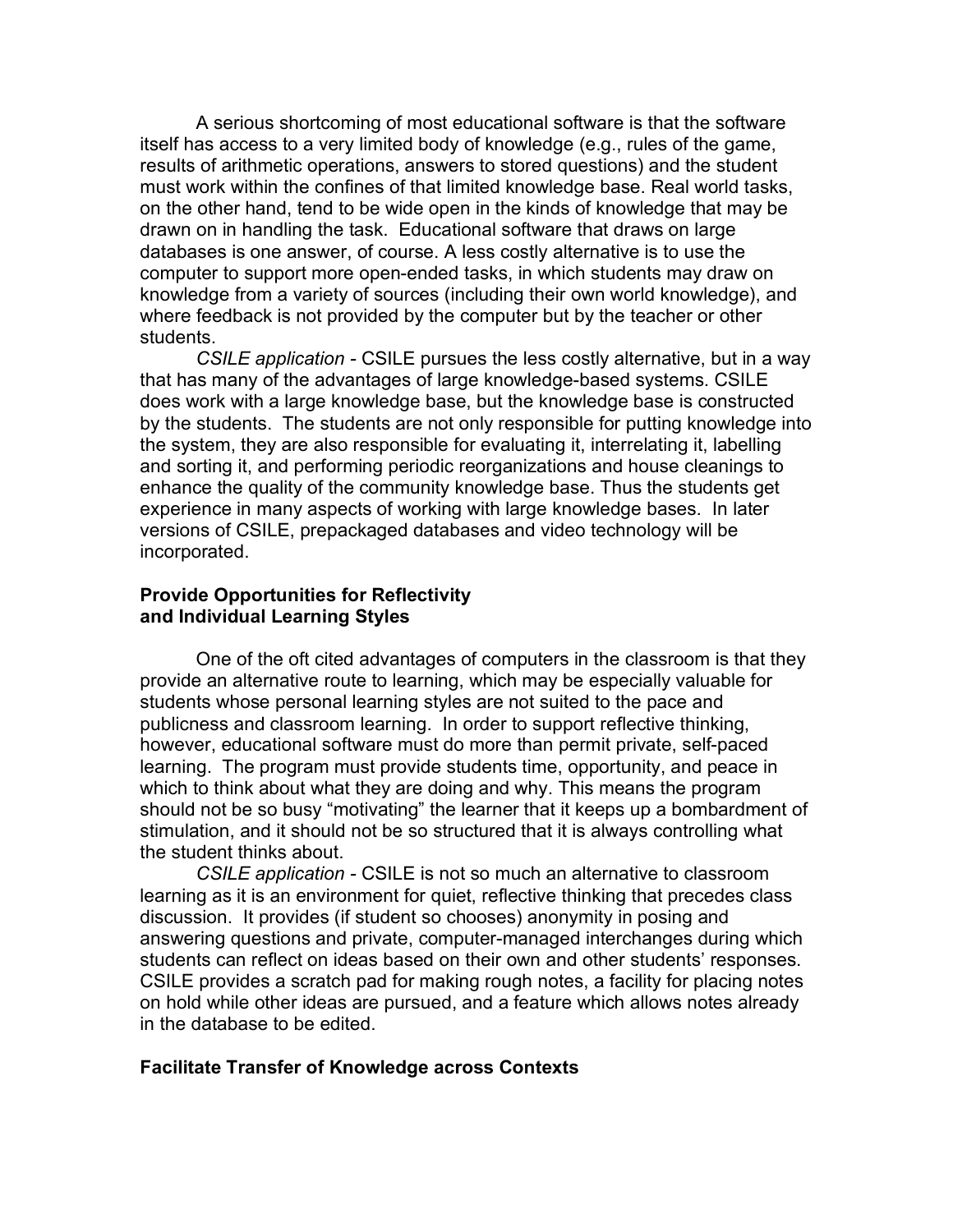The compartmentalization of learning into school subject areas has long been blamed for students' failures to transfer knowledge to new contexts [25] but other curricular considerations make it difficult to eliminate compartmentalization. Educational software has an opportunity, not enjoyed by textbooks, to cut across curricular lines. Computer microworlds, for instance, may be designed to apply knowledge from several disciplines-physical science and economics, for instance; or biology and geography. Games, similarly, may be designed to cross curriculum boundaries.

*CSILE application -* The databases of insights, problems, goals, etc., that CSILE compiles are accessible to cross-subject searches, so that; for instance, a keyword search on the world "energy" could bring together entries from social studied, science, and perhaps science fiction. Below is an example of note activity and groupings of information that successively incorporate more global concepts. The following notes were entered on CSILE's timeline during a unit on eyeglasses.

1001 BC-Magnifying Glasses Invented; 1268 AD-Eyeglasses Invented; 1500 AD-Glasses for Nearsightedness; 1780 AD-Bifocals Invented; 1888 AD-Contact Lenses Invented.

The explanation that the Arabs used marbles for magnifying glasses was attached to the "1001 BC note."

After reading these notes a student wrote "Glasses for nearsightedness invented in 1500. This came a long time after glasses for farsighted people. Why?"

While writing about "navigational instruments" a different student, working months later, noted that in 1608 a dutch eyeglass maker used the idea of holding two lenses a certain distance away and the telescope resulted from this idea. Galileo was, she noted, the first-known user of the telescope.

Over time, the database serves to cluster notes due to common themes (in this case "eyeglasses") and knowledge-structuring environments (in this case the timeline). Such clusterings lead to more powerful cross-domain understandings than might occur otherwise.

Many students use keyword searching when writing a summary note, so that they can see if others mentioned important information they might have missed. In future developments, it is intended that CSILE will incorporate intelligent database management that can display to students the interconnections among various notes and that can detect and call the students' attention to cross-subject relationships that the student might not otherwise be aware of.

#### **Give Students More Responsibility for Contributing to Each Other's Learning**

The emphasis here is on cooperative learning, which is not the same thing as cooperative task performance. It is easy to implement the latter through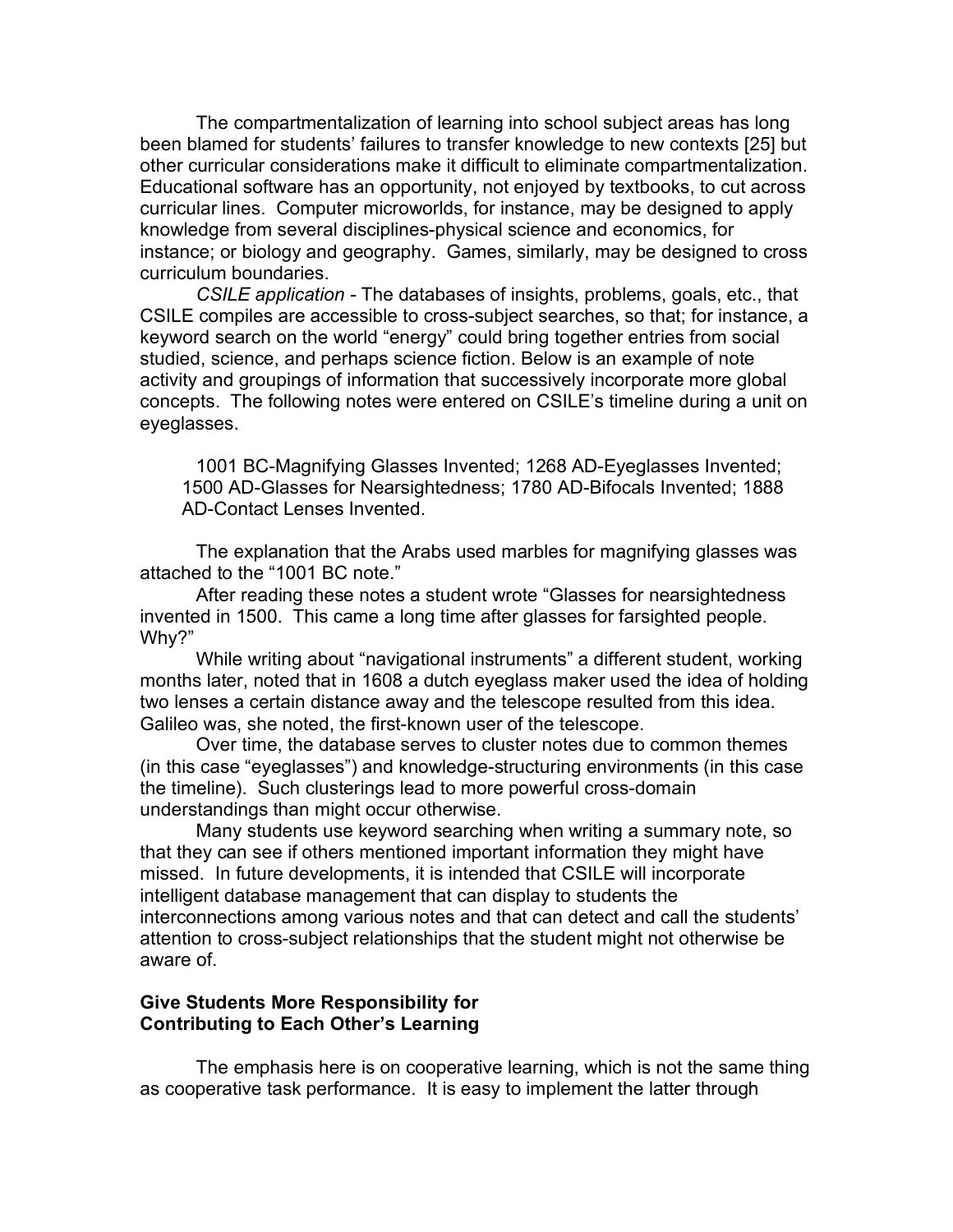computer activities, but it takes dedicated planning to achieve the former. For cooperative learning to occur, students must recognize what hey are trying to learn, value it, and wish to share that value. It seems unlikely that computers can foster cooperative learning on their own, but they could play a role in a classroom culture where cooperative learning is encouraged. Educational software should help students recognize what it is they are learning and provide aggregate data that would allow them to monitor the learning progress of the class as a whole and not just their own progress.

*CSILE application -* Shared responsibility is perhaps the most important principle for achieving the overall objectives of computer-supported intentional learning environments. It has three aspects: 1) *direct contributions via the system*. Students respond to other students' ideas, requests for information, confusions, self-ratings, and so on. Teachers can base grades in part on the helpfulness of such responses, and (in future versions of CSILE) students will be able to rate how helpful they found other students' contributions. While some students rely on the privacy option, and search for only their own work, these strategies are gradually being given up, in favor of more open strategies. 2) *Preparation for class contributions.* Even in modern classrooms, where everyone is expected to contribute to the learning enterprise, it is usually only the teacher who gives prior thought to goals for a classroom session, to significant topics or questions for discussion, to problems or misunderstandings that need to be dealt with, and so on. Through CSILE activities, all the students can be involved in such preparatory thinking and this should significantly enhance the quality of classroom sessions. 3) *Acquiring higher-level executive control of learning processes.* By getting students to participate in activities that have been traditionally regarded as "teaching" rather than "learning" activities, CSILE can promote the higher levels of knowledge that are associated with being able to teach what one has learned [26].

#### **CONCLUDING REMARKS**

Students in grades five and six used CSILE daily for almost eight months. Students used the system to elaborate models and hypotheses, to delve into difficult texts, to seek deeper levels of explanation, to elaborate confusions, and generally to engage in processes thought to be beyond their years. Their veteran teachers thought their students would tire of the computer after the novelty wore off, but this clearly was not the case. CSILE remained a motivator for school work throughout the school term. CSILE is now in its second year of operation, and students from the first year return and report how much they miss it. For the teachers, CSILE is such an integral part of their instruction that they feel they would have to take a substantial step backwards if the computers were removed.

There is a great deal of development work needed before CSILE acts as an umbrella to other software to other software and incorporates prepackaged databases. It will be longer yet before it accomplishes its aim of fostering intentional learning across the school curricula and for children at all grade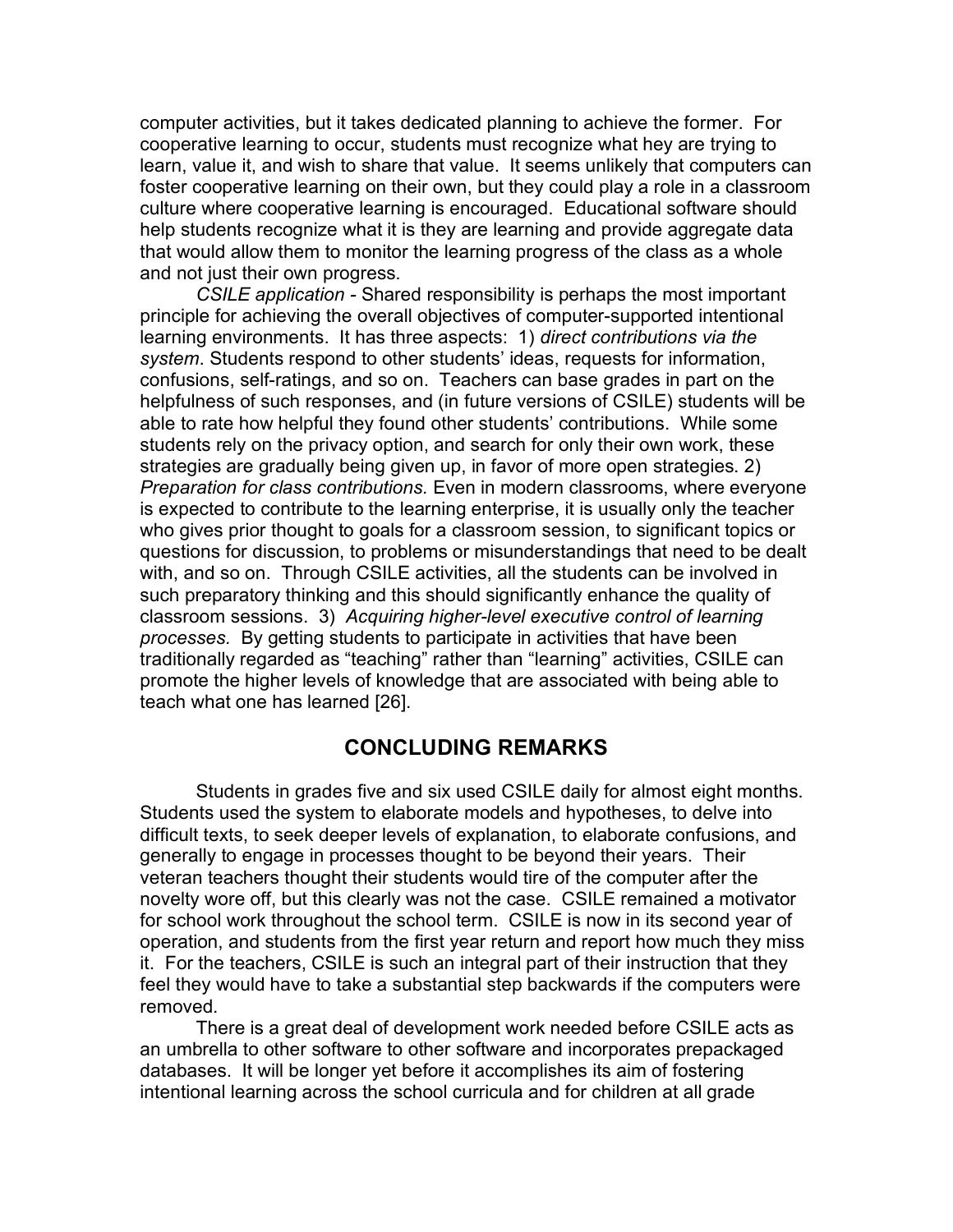levels. Nonetheless, the core design seems to be appropriate and flexible enough to accomplish long term goals. Ongoing research is aimed at continual testing of the system with children and adults. Not all users, of course, demonstrate the same sophistication in use. Continual refinements aim to take its most significant uses and make them commonplace.

## **ACKNOWLEDGMENTS**

Many people have contributed to the work reported in this article. first we would like to thank the Ontario Ministry of Education for their generous support. They have provided the funds for software design, as well as supplying the two pilot classrooms with sixteen networked ICONS. The teachers who have collaborated with us, Chuck Laver and Jim Webb, have provided invaluable support and insights. They have, in turn, been supported by Ted Reinholdt, the Principle of Huron St. Public School and sixty-four patient and enthusiastic students from grade five and six. The project further has been made possible by a talented team of systems analysts who have built CSILE. This team includes Earl Fogel, Steve Hull, Alan Rosenthal, Peter Rowley, Orest Nahacziwec, and Russell Owen. We also wish to thank our researchers: Maria Yau, Alister Cumming, Anna Palamedes, Martin Ruck, Pam'la Ghent, Irene Rukavina, Clare Brett: graduate students: Evelyn Ng, Patricia Probert, Rob Higins, Mary Bryson, Carol Chan; and support staff: Mary Ann Potter, Carolyn Calhoun, Denise King.

# **REFERENCES**

- 1. E. R. Steinberg, Review of Student Control in Compute-Assisted Instruction, *Journal of Computer-Based Instruction*, *3*, pp. 84-90, 1977.
- 2. C. Bereiter and M. Scardamalia, Intentional learning as a Goal of Instruction, in

*Knowing, Learning, and Instruction: Essays in Honor of Robert Glaser*, L. B. Resnick (ed.), Lawrence Erlbaum Associates, Hillsdale, New Jersey, in press.

- 3. D. E. Lavin, *The Prediction of Academic Performance*, Wiley, New York, 1965.
- 4. S. S. Chipman, J. W. Segal, and R. Glaser (eds.), *Thinking and Learning Skills: Vol. 2. Research and Open Questions*, Lawrence Erlbaum Associates, Hillsdale, New Jersey, 1985.
- 5. R. B. Davis and C. C. McNight, Modelling the Processes of Mathematical Thinking, *Journal of Children's Mathematical Behavior, 2,* pp. 91-113, 1979.
- 6. L. B. Resnick and R. Neches, Factors Affecting Individual Differences in Learning Ability, in *Advances in the Psychology of Human Intelligence, 2,* R. J. Sternberg (ed.), Lawrence Erlbaum Associates, Hillsdale, New Jersey, pp. 275-323, 1984.
- 7. J. Larkin, J. McDermott, D. P. Simon, and H. A. Simon, Expert and Novice Performance in Solving Physics Problems, *Science, 208*, pp. 1335-1342, 1980.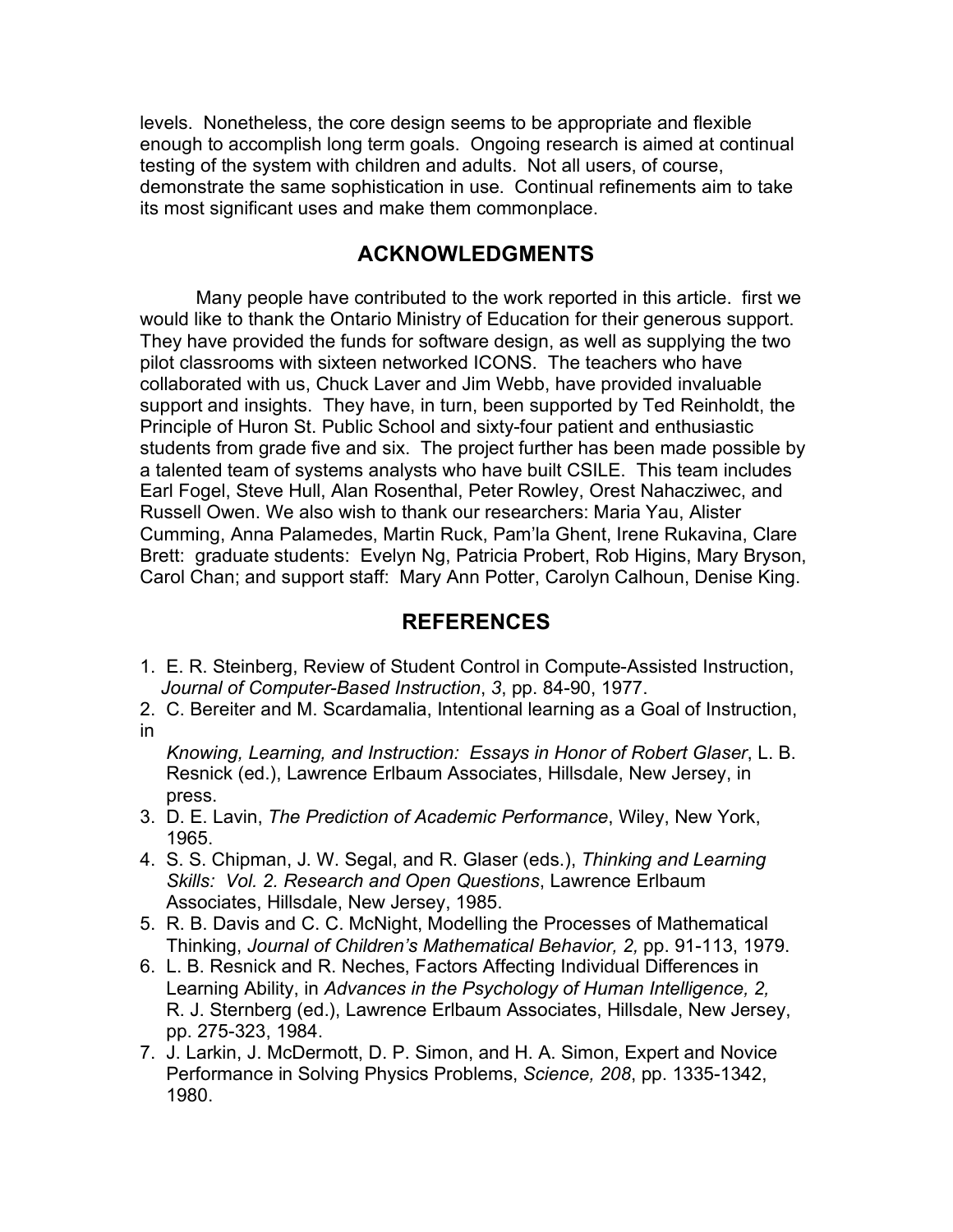- 8. A. L. Brown and J. D. Day, Macrorules for Summarizing Texts: The Development of Expertise, *Journal of Verbal Learning and Verbal Behavior, 22,* pp. 1-14, 1983.
- 9. J. J. Franks, N. J. Vye, P. M. Auble, K. J. Mezynski, G. A. Perfetto, J. D. Bransford, B. S. Stein, and J. Littlefield, Learning from Explicit vs. Implicit Text, *Journal of Experimental Psychology: General, 111*, pp. 414-422, 1982.
- 10. M. Scardamalia and C. Bereiter, Development of Strategies in Text Processing, in *Learning and Comprehension of Text,* H. Mandl, N., Stein, and T. Trabasso (eds.), Lawrence Erlbaum Associates, Hillsdale, New Jersey, pp. 379-406, 1984.
- 11. --------, Fostering the Development of Self-Regulation in Children's Knowledge Processing, in *Thinking and Learning Skills: Vol. 2. Research and Open Questions*, S. F. Chipman, J. W. Segal, and R. Glaser (eds.), Lawrence Erlbaum Associates, Hillsdale, New Jersey, pp. 563-577, 1985.
- 12. J. K Torgesen, The Learning Disabled Child as an Inactive Learner: Educational Implications, *Exceptional Education Quarterly, 1,* pp. 45-52, 1982.
- 13. A. L. Brown, J. D. Bransford, R. A. Ferrara, and J. C. Campione, Learning, Remembering, and Understanding, in *Handbook of Child Psychology: Vol. 3. Cognitive Development*, 4th Edition, J. H. Flavell and E. M. Markman (eds.), John Wiley and Sons, New York, pp. 77-166, 1983.
- 14. C. Bereiter and M. Bird, Use of Thinking Aloud in Identification and Teaching of Reading Comprehension Strategies, *Cognition and Instruction, 2,* pp. 131-156, 1985.
- 15. A. S. Paliscar and A. L. Brown, Reciprocal Teaching of Comprehension-Fostering and Monitoring Activities, *Cognition and Instruction, 1,* pp. 117- 175, 1984.
- 16. M. Scardamalia, C. Bereiter, and R. Steinbach, Teachability of Reflective Processes in Written Composition, *Cognitive Science, 8,* pp. 173-190, 1984.
- 17. R. W. Lawler, Learning Environments: Now, Then, and Someday, in *Artificial Intelligence and Education: Vol. 2. Learning Environments and Tutoring Systems,* R. W. Lawler and M. Yazdani (eds.), Ablex Publishing, Norwood, New Jersey, pp. 1-25, 1987.
- 18. M. M. Riel, J. A. Levin, and B. Miller-Souviney, Learning with Interactive Media: Dynamic Support for Students and Teachers, in *Artificial Intelligence and Education: Vol. 2. Learning Environments and Tutoring Systems,* R. W. Lawler and M. Yazdani (eds.), Ablex Publishing, Norwood, New Jersey, pp. 117-134, 1987.
- 19. M. Scardamalia and C. Bereiter, Research on Written Composition, in *Handbook of Research on Teaching*, 3rd Edition, M. Wittrock (ed.), Macmillan, New York, pp. 778-803, 1987.
- 20. A. Collins, J. Brown, and S. Newman, Cognitive Apprenticeship: Teaching the Craft of Reading, Writing, and Mathematics, in *Knowing, Learning and Instruction: Essays in Honor of Robert Glaser*, L. B. Resnick (ed.), Lawrence Erlbaum Associates, Hillsdale, New Jersey, in press.